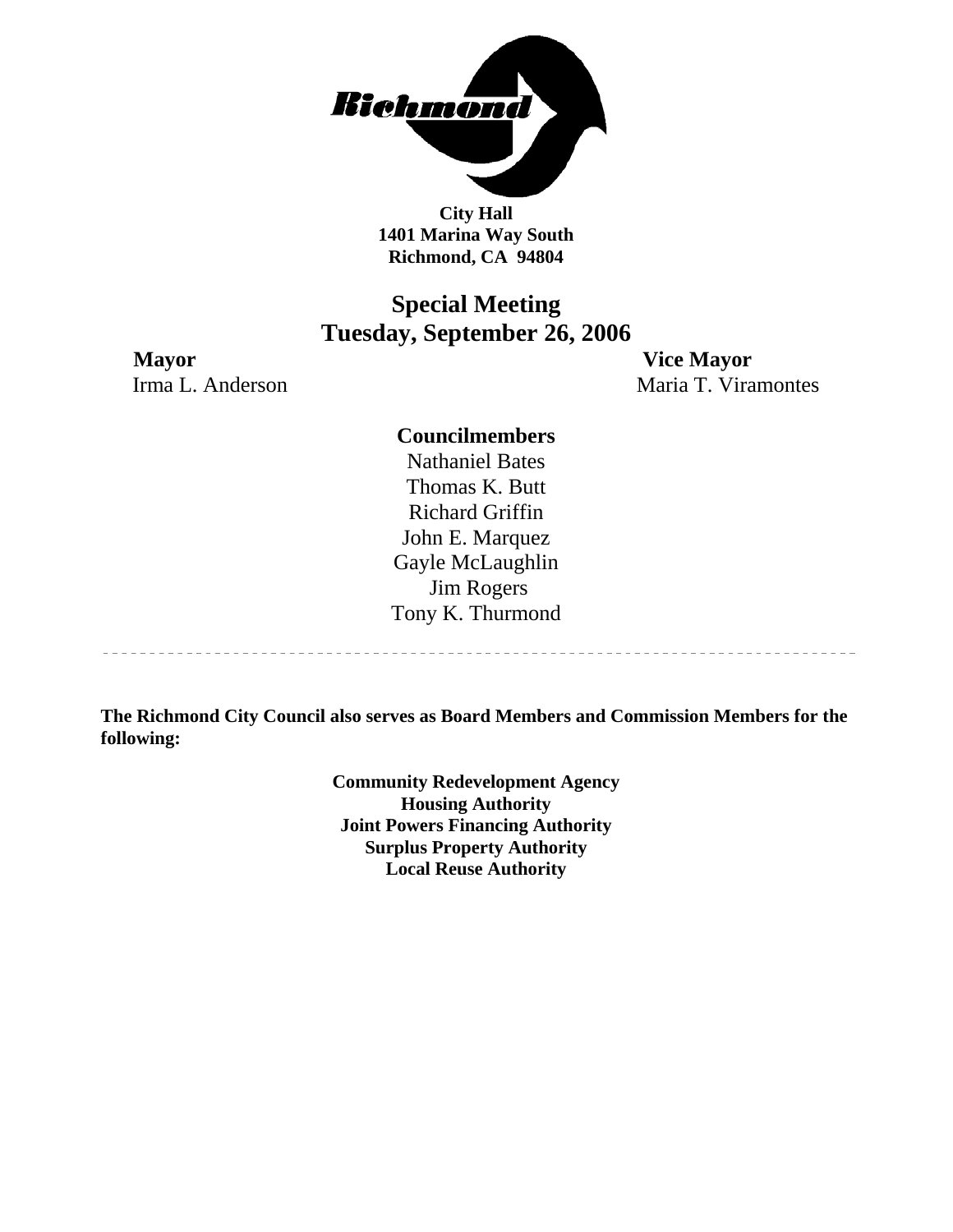# **MEETING PROCEDURES**

The City of Richmond encourages community participation at its City Council meetings and has established procedures that are intended to accommodate public input in a timely and time-sensitive way. As a courtesy to all members of the public who wish to participate in City Council meetings, please observe the following procedures:

**PUBLIC COMMENT ON AGENDA ITEMS:** Anyone who desires to address the City Council on items appearing on the agenda must complete and file a pink speaker's card with the City Clerk **prior** to the City Council's consideration of the item. Once the City Clerk has announced the item and discussion has commenced, no person shall be permitted to speak on the item other than those persons who have submitted their names to the City Clerk. Your name will be called when the item is announced for discussion. **Each speaker will be allowed TWO (2) MINUTES to address the City Council on NON-PUBLIC HEARING items listed on the agenda.** 

#### **SPEAKERS ARE REQUESTED TO OCCUPY THE RESERVED SEATS IN THE FRONT ROW BEHIND THE SPEAKER'S PODIUM AS THEIR NAME IS ANNOUNCED BY THE CITY CLERK.**

**CONSENT CALENDAR:** Consent Calendar items are considered routine and will be enacted, approved or adopted by one motion unless a request for removal for discussion or explanation is received from the audience or the City Council. A member of the audience requesting to remove an item from the Consent Calendar must complete and file a speaker's card with the City Clerk **prior to the City Council's consideration of Item C, Agenda Review.** An item removed from the Consent Calendar may be placed anywhere on the agenda following the City Council's agenda review.

*The City Council's adopted Rules of Procedure recognize that debate on policy is healthy; debate on personalities is not. The Chairperson has the right and obligation to cut off discussion that is too personal, too loud, or too crude.*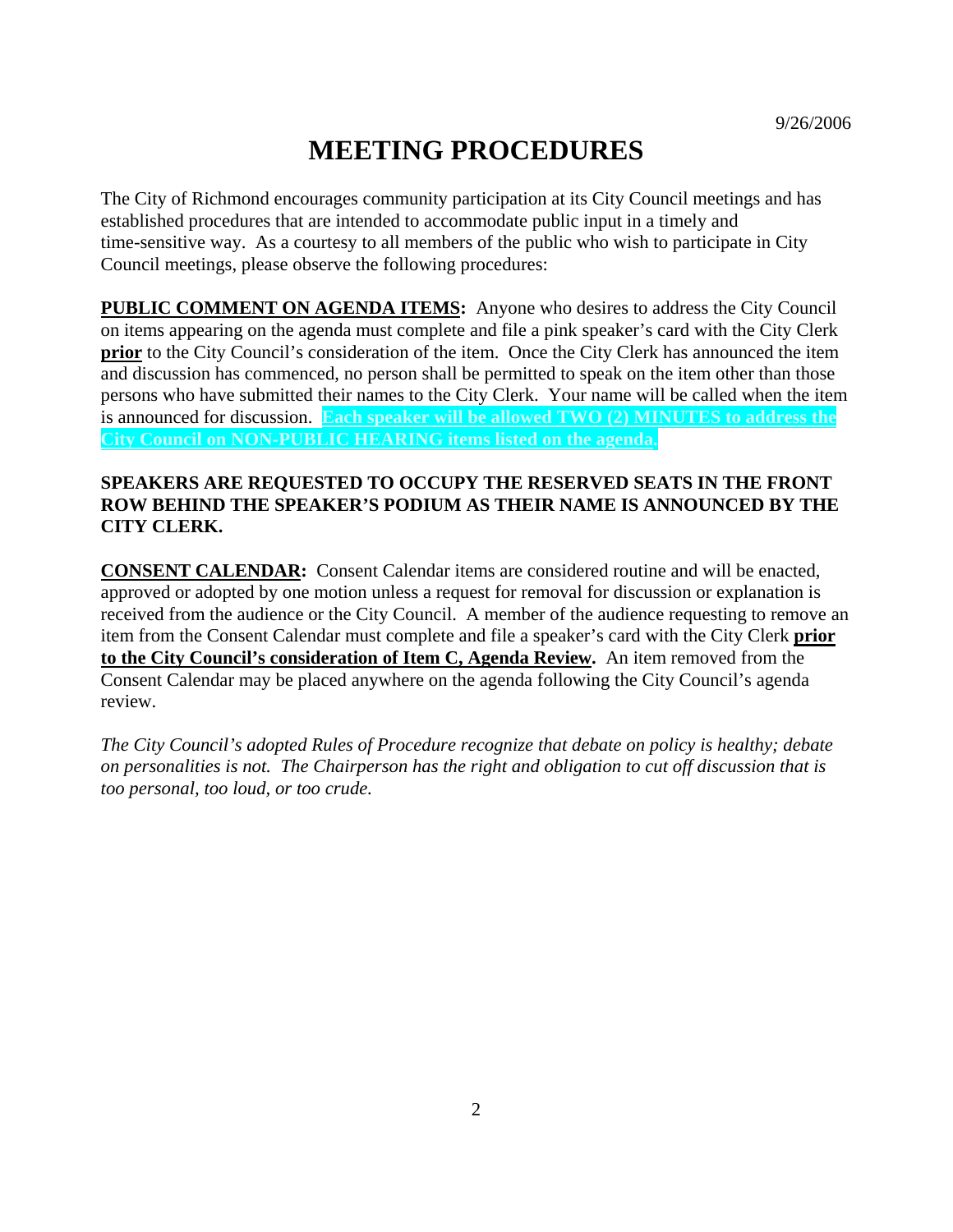9/26/2006

## **EVENING OPEN SESSION 5:30 p.m.**

- **A. ROLL CALL**
- **B. PUBLIC COMMENT**

## **C. ADJOURN TO CLOSED SESSION**

## **CLOSED SESSIONS**

**Shimada Room of City Hall** 

### **REDEVELOPMENT AGENCY**

**RRA-1. CONFERENCE WITH REAL PROPERTY NEGOTIATOR (Government Code Section 54956.8)** 

| <b>Property:</b>            | Agency-owned parking lot at terminus of<br><b>Harbour Way South</b>                                                |
|-----------------------------|--------------------------------------------------------------------------------------------------------------------|
| <b>Negotiating Parties:</b> | <b>Steve Duran and Alan Wolken, Richmond</b><br><b>Community Redevelopment Agency and</b><br><b>Ford Point LLC</b> |
|                             | $\mathbf{r}$ is the $\mathbf{r}$ in $\mathbf{r}$ in $\mathbf{r}$                                                   |

**Under Negotiation: Price and Terms of Payment \*\*\*\*\*\*\*\*\*\*\*\*\*\*\*\*\*\*\*\*\*\*\*\*\*\*\*\*\*\*\*\*\*\*\*\*\*\*\*\*\*\*\*\*\*\*\*\*\*\*\*\*\*\*\*\*\*\*\*\*** 

# **CITY COUNCIL**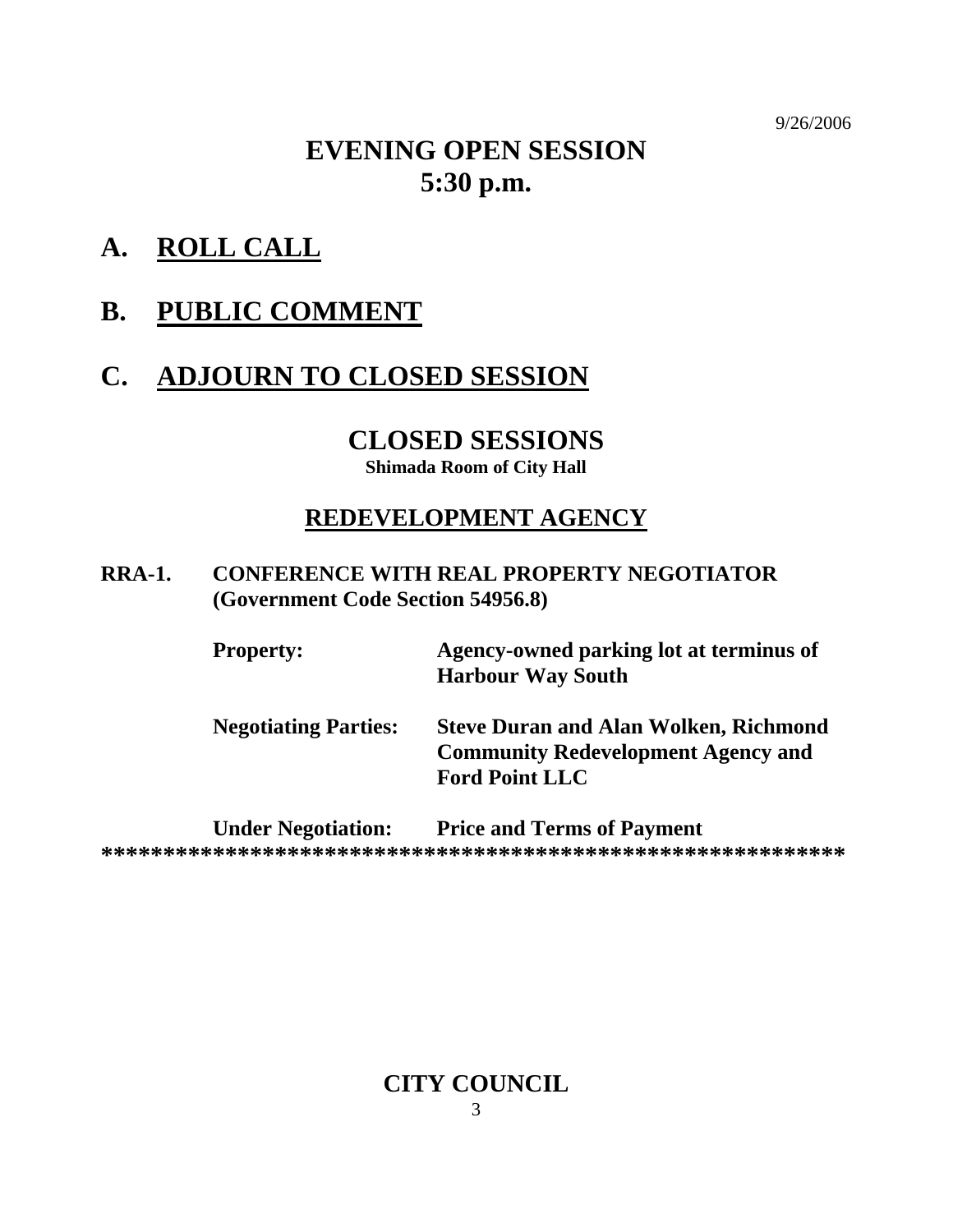9/26/2006

### **6:00 p.m.**

#### **PLEDGE TO THE FLAG**

#### **A. ROLL CALL**

#### **B. STATEMENT OF CONFLICT OF INTEREST**

#### **C. AGENDA REVIEW**

#### **D. REPORT FROM THE CITY ATTORNEY OF FINAL DECISIONS MADE AND NON-CONFIDENTIAL DISCUSSIONS HELD DURING EXECUTIVE SESSION**

#### **E. PRESENTATIONS, PROCLAMATIONS, AND COMMENDATIONS**

- **E-1.** Presentation by Dan Boatwright, Sacramento Advocates, on his firm's activities in Sacramento this past legislative session on behalf of the City of Richmond this past legislative session – Mayor Anderson (620-6503).
- **E-2.** Presentation of Certificates of Recognition to the 2006 California State Games Gold Medal Winners from the City of Richmond – Mayor Anderson (620-6503).
- **E-3.** Proclamation recognizing October as "National Arts and Humanities Month" Mayor Anderson (620-6503).
- **E-4.** Proclamation to be presented to STAND! Against Domestic Violence declaring October 2006 as "Domestic Violence Awareness Month" – Mayor Anderson (620- 6503).
- **E-5.** Proclaiming October 4, 2006, as CAERS 5th "All Schools Drill and Education Day" in the City of Richmond – Mayor Anderson (620-6503).

#### **F. STUDY SESSION**

#### **The purpose of the Study Session is as follows:**

**F-1.** Presentation regarding new City website – Information Technology (Sue Hartman 620-6874)

#### **Total Time: 20 minutes**

**F-2.** Discuss staff recommendations regarding City Charter update, and provide direction